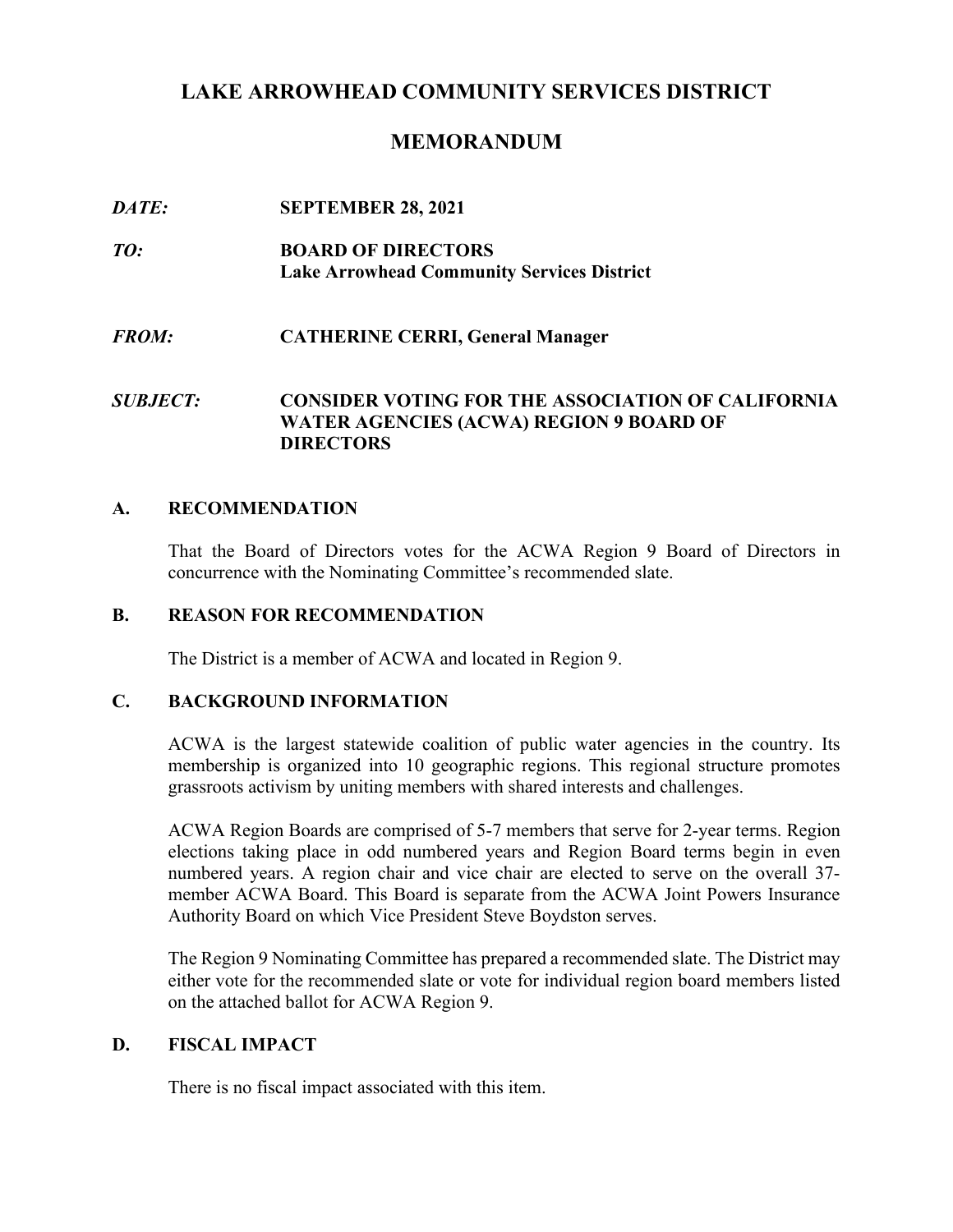# **E. ENVIRONMENTAL IMPACT**

This item does not qualify as a project under the California Environmental Quality Act (CEQA).

# **F. ATTACHMENTS**

- ACWA Region 9 Board Ballot
- ACWA Region Map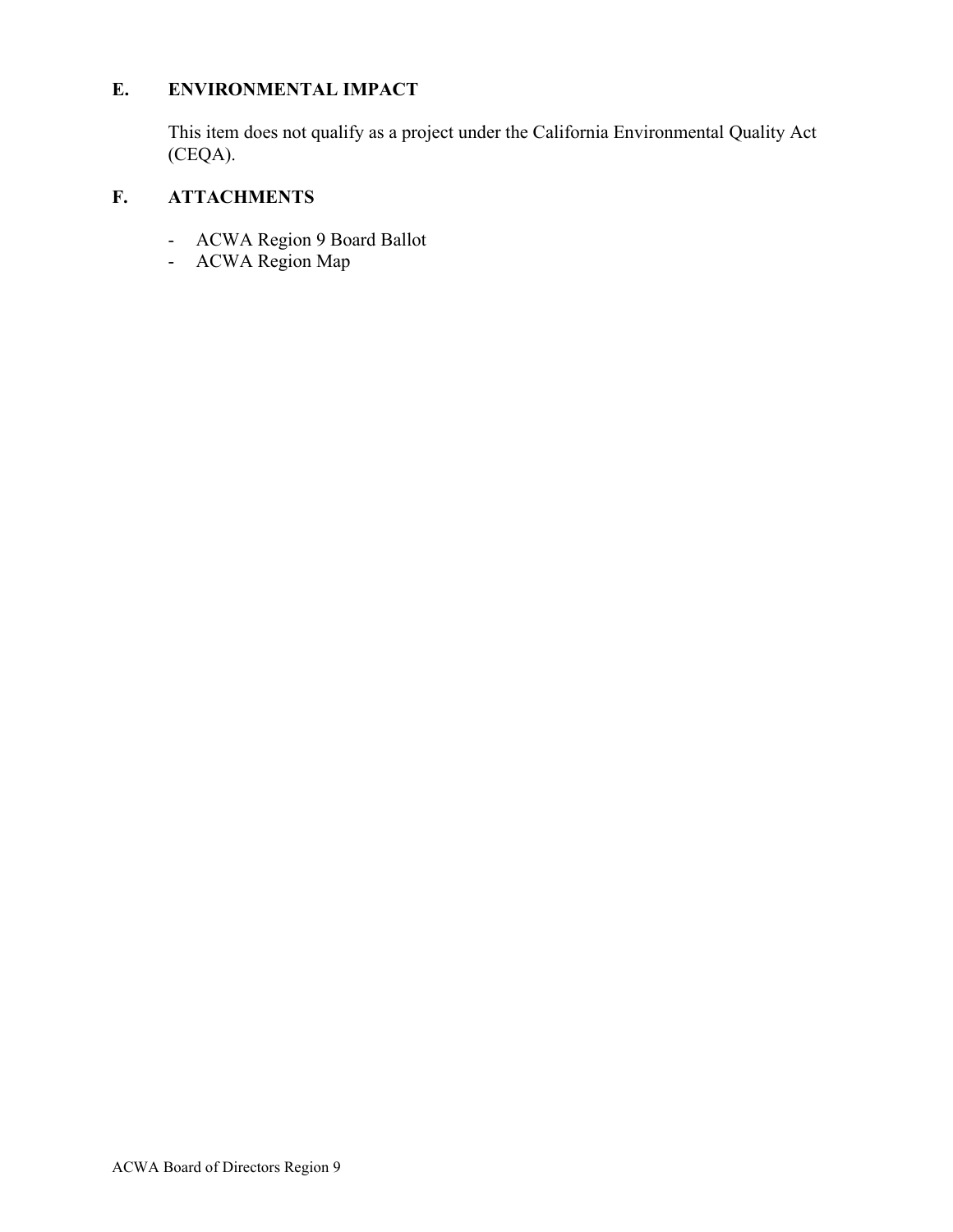# **OFFICIAL** REGION 9 **Board Ballot**

# 2022-2023 TERM



#### **Please return completed ballot by Sept. 30, 2021**

E-mail: [regionelections@acwa.com](mailto:regionelections@acwa.com) Mail: ACWA 980 9th Street, Suite 1000 Sacramento, CA 95814

# **General Voting**

**1** You may eith the slate record the Region 9 **1** You may either vote for the slate recommended by the Region 9 Nominating Committee or vote for individual region board members (please note rules & regulations for specific qualifications). Mark the appropriate box to indicate your decision.

your<br>
2 Com<br>
info<br>
repr **2** Complete your agency information. The authorized representative is determined by your agency in accordance with your agency's policies and procedures.

# **Region 9 Rules & Regulations:**

The chair and vice chair shall be elected, one from each area, and the positions shall be rotated between the Western and Arid areas of Region 9. For the 2022-'23 term, the chair shall be from the Western area.

#### **SAVE & SUBMIT**

**CLEAR FORM**

# **Nominating Committee's Recommended Slate**

**I** concur with the Region 9 Nominating Committee's recommended slate below.

#### **CHAIR:**

**Harvey R. Ryan**, Board Member, Elsinore Valley Municipal Water District (Western)

# **VICE CHAIR:**

**G. Patrick O'Dowd**, Executive Director, Salton Sea Authority (Arid)

#### **BOARD MEMBERS:**

- **Luis Cetina**, Vice President, Cucamonga Valley Water District (Western)
- **Brenda Dennstedt**, President, Western Municipal Water District (Western)
- **Norma Sierra Galindo**, Board of Directors, Imperial Irrigation District (Arid)
- **Carol Lee Gonzales-Brady**, President, Rancho California Water District (Western)
- **James Morales Jr.**, Director, East Valley Water District (Western)

# **Individual Board Candidate Nominations**  (See Rules & Regulations before selecting)

**O** I do not concur with the Region 9 Nominating Committee's recommended slate. I will vote for individual candidates below as indicated.

**OR** 

## **CANDIDATES FOR CHAIR: (CHOOSE ONE)**

- $\bigcirc$ **James Morales Jr.**, Director, East Valley Water District (Western)
- 0 **Harvey R. Ryan**, Board Member, Elsinore Valley Municipal Water District (Western)

#### **CANDIDATES FOR VICE CHAIR: (CHOOSE ONE)**

0 **G. Patrick O'Dowd**, Executive Director, Salton Sea Authority (Arid)

#### **CANDIDATES FOR BOARD MEMBERS: (MAX OF 5 CHOICES)**

- $\bigcirc$ **Luis Cetina**, Vice President, Cucamonga Valley Water District (Western)
- $\bigcirc$ **Brenda Dennstedt**, President, Western Municipal Water District (Western)
- $\bigcirc$ **Norma Sierra Galindo**, Board of Directors, Imperial Irrigation District (Arid)
- $\bigcirc$ **Carol Lee Gonzales-Brady**, President, Rancho California Water District (Western)
- $\bigcirc$ **James Morales Jr.**, Director, East Valley Water District (Western)
- $\bigcirc$ **G. Patrick O'Dowd**, Executive Director, Salton Sea Authority (Arid)
- $\bigcirc$ **Harvey R. Ryan**, Board Member, Elsinore Valley Municipal Water District (Western)

'"---------------------------------------------------------------------------------------------------------------------------------------------'

•-----------------------------------------------------------------------------------------------------------------------------------------,,

 $\mathbf{I}^{\text{max}}_{\text{max}} = \mathbf{I}^{\text{max}}_{\text{max}} = \mathbf{I}^{\text{max}}_{\text{max}} = \mathbf{I}^{\text{max}}_{\text{max}} = \mathbf{I}^{\text{max}}_{\text{max}} = \mathbf{I}^{\text{max}}_{\text{max}} = \mathbf{I}^{\text{max}}_{\text{max}} = \mathbf{I}^{\text{max}}_{\text{max}} = \mathbf{I}^{\text{max}}_{\text{max}} = \mathbf{I}^{\text{max}}_{\text{max}} = \mathbf{I}^{\text{max}}_{\text{max}} = \mathbf{I}^{\text{max$ 

AGENCY NAME

**2**

**AUTHORIZED REPRESENTATIVE DATE**